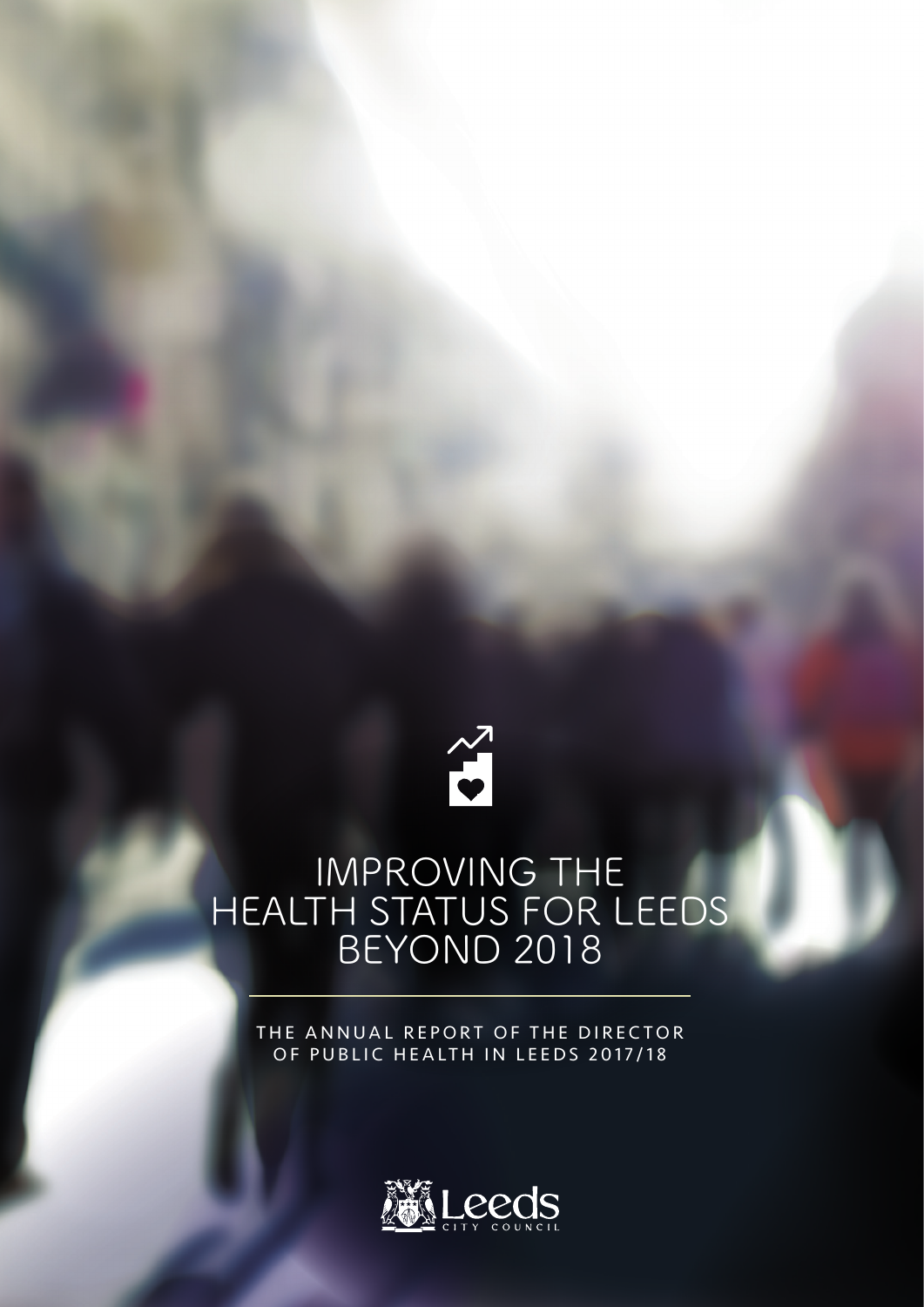#### **Introduction**

The Leeds Health and Wellbeing Strategy 2016– 2021 was launched in April 2016. The strategy is a blueprint for putting in place the best conditions for people in Leeds to live fulfilling lives. The vision is for Leeds to be a healthy and caring city for all ages, where people who are the poorest will improve their health the fastest.

The strategy has a wide remit, with five outcomes, 12 priority areas and 21 indicators. Seven of these 21 indicators are directly related to health status.

2016 marked the beginning of our five-year journey with the new Leeds Health and Wellbeing Strategy. As part of last year's Annual Report of the Director of Public Health, I set out our new starting position on the seven health-status indicators, alongside key indicators that relate to those public health issues described as priorities within the same strategy.

To ensure consistency, there are updates in relation to the health and wellbeing of children and young people, the health and wellbeing of adults and preventing early death, and the protection of health and wellbeing.

Rates show 'no change' unless there is a statistical difference from the earlier period, or unless rates showed an improvement or worsening on two consecutive occasions.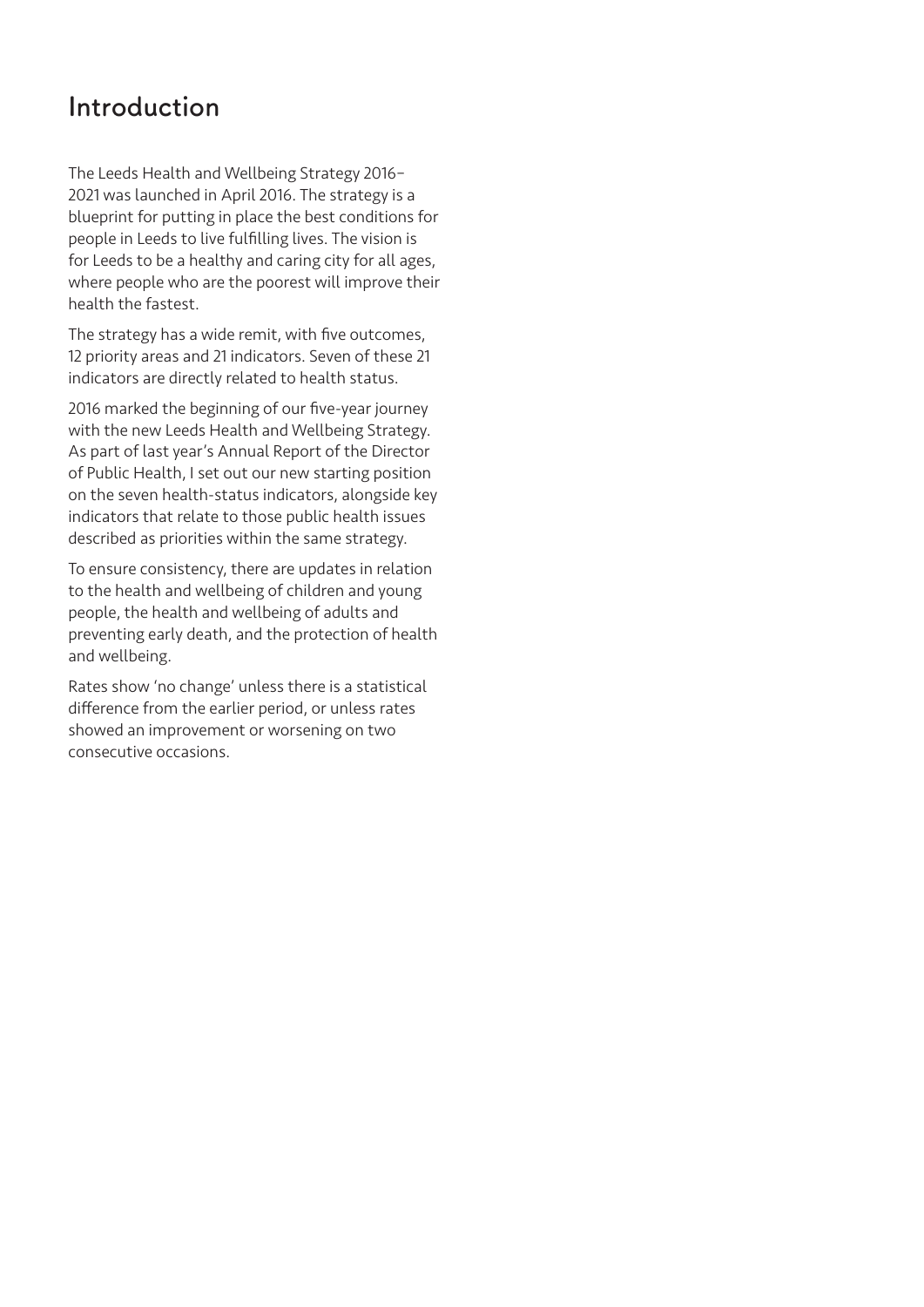## **Improving the health and wellbeing of children and young people**

| Indicator no. | Indicator                                                    | England | <b>Leeds</b> | Direction of travel |
|---------------|--------------------------------------------------------------|---------|--------------|---------------------|
| 1.a           | Infant mortality                                             | 3.9     | 4.4          | Worsening           |
| 1.b           | Low birth-weight of term babies                              | 2.8%    | 3.3%         | No change           |
| 1.c           | Smoking status at time of delivery                           | 10.7%   | 10.2%        | <b>Improving</b>    |
| 1.d           | Breast feeding initiation                                    | 74.3%   | 68.0%        | No change           |
| 1.e           | Breast feeding continuation                                  | 43.8%   | 48.7%        | No change           |
| 1.f           | Teenage pregnancy                                            | 20.8    | 27.3         | <b>Improving</b>    |
| 1.g.          | 5-year-olds free from tooth decay                            | 75.2%   | 68.6%        | No change           |
| 1.h           | Excess weight in children in Reception Year                  | 22.6%   | 21.1%        | Improving           |
| 1.i           | Excess weight in children in Year 6                          | 34.2%   | 33.7%        | No change           |
| $1$ .j        | Never taken alcohol (secondary school students)              | n/a     | 52.0%        | Improving           |
| $1 \cdot k$   | Never taken illegal drugs (secondary school students)        | n/a     | 93.0%        | Improving           |
| 1.1           | Feeling stressed or anxious (primary and secondary students) | n/a     | 22.0%        | Worsening           |
| $1\text{m}$   | Being bullied at school (primary and secondary students)     | n/a     | 30.0%        | Improving           |

1.a Deaths per 1,000 live births 2014–2016; 1.b Percentage of term babies with weight measured who were under 2.5 kg, 2015; 1.c Percentage of mothers who were smokers at the time of delivery 2016/17; 1.d Percentage of mothers who partially or entirely breast fed their baby at delivery 2014/15; 1.e Percentage of mothers who partially or entirely breast fed their baby at 6 to 8 weeks, 2014/15; 1.f Conceptions in women aged under 18 per 1,000 females aged 15–17, 2015; 1.g Percentage of 5-year-olds free from obvious dental decay 2014/15 (PHE dental survey); 1.h Proportion of children aged 4–5 years classified as overweight or obese, 2016/17; 1.i Proportion of children aged 10–11 classified as overweight or obese, 2016/17; 1.j My Health, My School Survey – Alcohol Use (Q.29 Alcohol Consumption – 'Never had a drink of alcohol'), 2016/17; 1.k My Health, My School Survey – Illegal Drugs (Q.33 Used Illegal Drugs – 'No'), 2016/17; 1.l My Health, My School Survey – Stress (Q.50 Feelings, Stressed or Anxious – 'Every day' or 'Most days'), 2016/17; 1.m My Health, My School Survey – Bullying (Q.60 Bullied in school in the last year – All positive answers), 2016/17.

Infant mortality (deaths aged under one year) continues to be a significant marker of the overall health of the population – and is one of the seven health-status indicators in the Health and Wellbeing Strategy. As reported last year, the concerted focus over the last few years had seen a reduction to the lowest level ever seen in Leeds – even below the rate of England as a whole. However, there has been a rise and the Leeds infant mortality rate is now again higher than that of England as a whole.

This year's Annual Report of the Director of Public Health explores this rise further.

The number of women smoking at the time of delivery continues to decline and is below the England rate.

The rate of teenage pregnancy continues to decline and, while still above the England rate, there has been a small narrowing of the gap.

The percentage of children with excess weight continues to be lower than for England as a whole. There has been a further reduction in children with excess weight in Reception Year. Children above a healthy weight is one of the seven health-status indicators in the Health and Wellbeing Strategy.

The Leeds My Health, My School Survey supported by the Healthy Schools Programme demonstrates a continuing reducing trend in the use of illegal drugs and in under-age use of alcohol.

Children's positive view of their wellbeing is a specific indicator in the Health and Wellbeing Strategy. The Leeds My Health, My School Survey shows that around one in five children feel stressed every day or most days and this figure has continued to rise. The percentage of children who feel they have been bullied has declined, but is still around one in three children.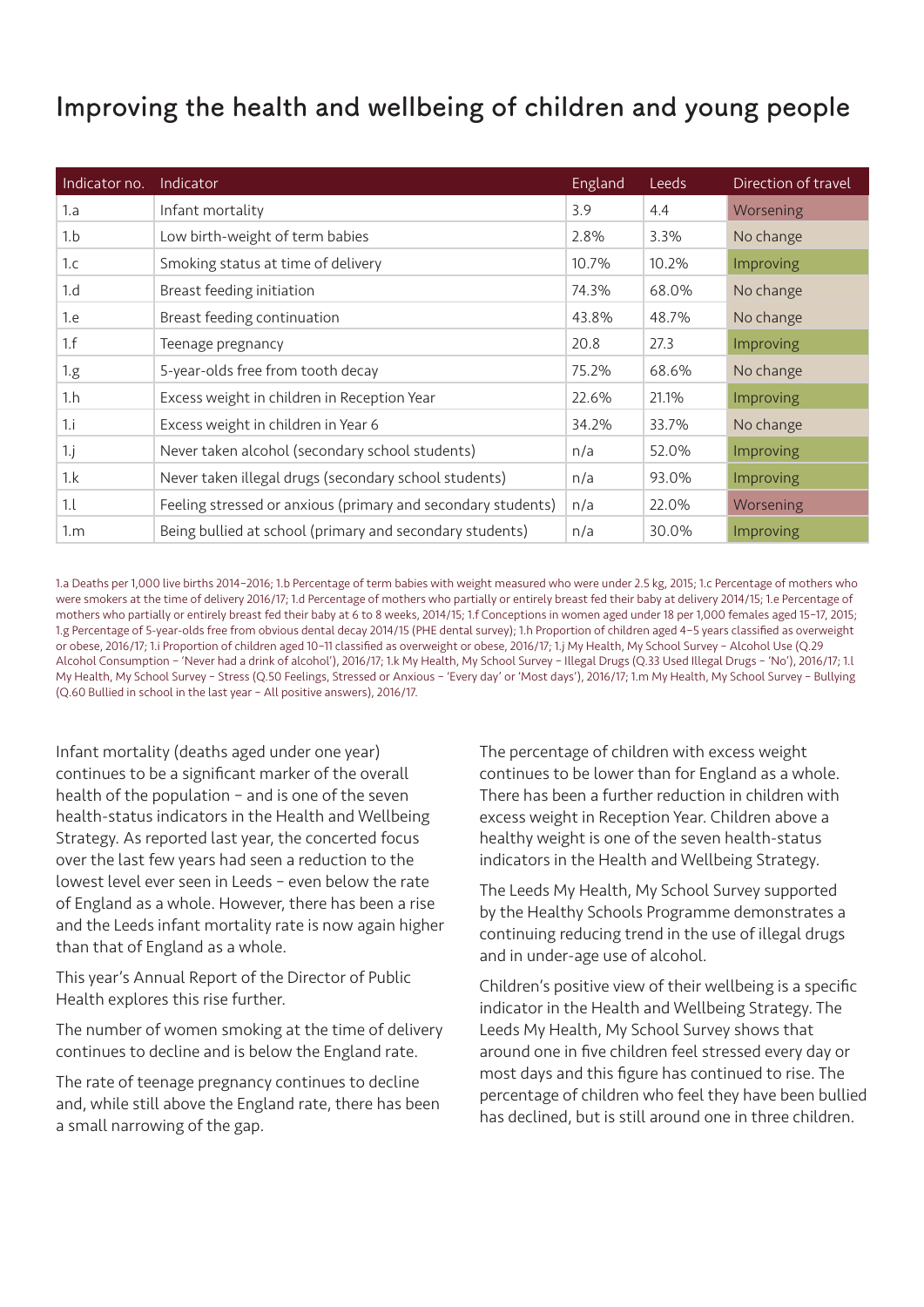### **Improving health and wellbeing of adults and preventing early death**

| Indicator no. | Indicator                                                          | England | Leeds  | Direction of travel |
|---------------|--------------------------------------------------------------------|---------|--------|---------------------|
| 2.a           | Life expectancy at birth (males)                                   | 79.5    | 78.3   | No change           |
| 2.b           | Life expectancy at birth (females)                                 | 83.1    | 82.1   | Worsening           |
| 2.c           | Healthy life expectancy at birth (males)                           | 63.4    | 61.2   | Improving           |
| 2.d           | Healthy life expectancy at birth (females)                         | 64.1    | 62.1   | No change           |
| 2.e           | Preventable mortality (persons, all ages)                          | 182.8   | 213.1  | Worsening           |
| 2.f           | Cardiovascular disease mortality (males under 75)                  | 102.7   | 125.0  | No change           |
| 2.g.          | Cardiovascular disease mortality (females under 75)                | 45.8    | 53.0   | No change           |
| 2.h           | Cancer mortality (males under 75)                                  | 152.1   | 172.8  | Improving           |
| 2.i           | Cancer mortality (females under 75)                                | 122.6   | 131.6  | Improving           |
| 2.j           | Respiratory disease mortality (males under 75)                     | 39.2    | 46.7   | No change           |
| 2.k           | Respiratory disease mortality (females under 75)                   | 28.7    | 39.3   | Worsening           |
| 2.l           | Liver disease mortality (males under 75)                           | 23.9    | 27.1   | No change           |
| 2.m           | Liver disease mortality (females under 75)                         | 12.8    | 13.8   | Worsening           |
| 2.n           | Suicide rate (males)                                               | 15.3    | 18.3   | Worsening           |
| 2.o           | Suicide rate (females)                                             | 4.8     | 3.9    | No change           |
| 2.p           | Deaths from drug misuse (persons, all ages)                        | 4.2     | 6.2    | Worsening           |
| 2.q           | Excess under 75 mortality in adults with serious mental<br>illness | 370.0%  | 452.1% | No change           |
| 2.r           | Smoking rate (adults)                                              | 15.5%   | 17.8%  | Improving           |
| 2.s           | Physically active adults                                           | 64.9%   | 62.1%  | No change           |
| 2.t           | Physically inactive adults                                         | 22.3%   | 24.8%  | No change           |
| 2.u           | Excess weight in adults (new method)                               | 61.3%   | 60.9%  | No change           |
| 2.v           | Life expectancy at 65 (males)                                      | 18.7    | 17.8   | No change           |
| 2.w           | Life expectancy at 65 (females)                                    | 21.1    | 20.3   | No change           |
| 2.x           | Falls (persons over 65)                                            | 2169    | 2391   | No change           |
| 2.y           | Hip fractures (females over 65)                                    | 710     | 771    | No change           |

2.a Life expectancy at birth (males, 2013–2015); 2.b Life expectancy at birth (females, 2013–2015); 2.c Healthy life expectancy at birth (males, 2013–2015); 2.d Healthy life expectancy at birth (females, 2013–2015); 2.e Age-standardised mortality rate (all ages) from causes considered preventable per 100,000 population, 2014–2016; 2.f Cardiovascular disease mortality (males under 75), per 100, 000 (DSR), 2014–2016; 2.g Cardiovascular disease mortality (females under 75), per 100,000 (DSR), 2014–2016; 2.h Cancer mortality (males under 75), per 100,000 (DSR), 2014–2016; 2.i Cancer mortality (females under 75), per 100,000 (DSR), 2014–2016; 2.j Respiratory disease mortality (males under 75), per 100,000 (DSR), 2014–2016; 2.k Respiratory disease mortality (females under 75), per 100,000 (DSR), 2014–2016; 2.l Liver disease mortality (males under 75), per 100,000 (DSR), 2014–2016; 2.m Liver disease mortality (females under 75), per 100,000 (DSR), 2014–2016; 2.n Suicide rate (males) per 100,000 (DSR), 2014–2016; 2.o Suicide rate (females) per 100,000 (DSR), 2014–2016; 2.p Drug misuse mortality (persons, all ages), per 100,000 (DSR), 2014–2016; 2.q Ratio of rate of mortality for people with severe mental illness compared to the general population, 2014/15 (new method); 2.r Smoking prevalence in adults (Annual Population Survey), 2016; 2.s Physical activity > 150 minutes per week (percentage), 2015/16; 2.t Physical activity < 30 minutes per week (percentage), 2015/16; 2.u Percentage of persons aged 18+ who were overweight or obese, 2015/16; 2.v Life expectancy for males aged 65, 2013–2015; 2.w Life expectancy for females aged 65, 2013–2015; 2.x Injuries due to falls in persons 65 and over per 100,000 (DSR), 2015/16; 2.y Hip fractures in women aged 65+ per 100,000 (DSR), 2015/16.

Life expectancy for males and females continues to be below that of England and Wales. The previous improvements in life expectancy for both males and females in Leeds have ceased. There has been a

decline for women and a static position for men. The reasons for this are explored in the Annual Report of the Director of Public Health.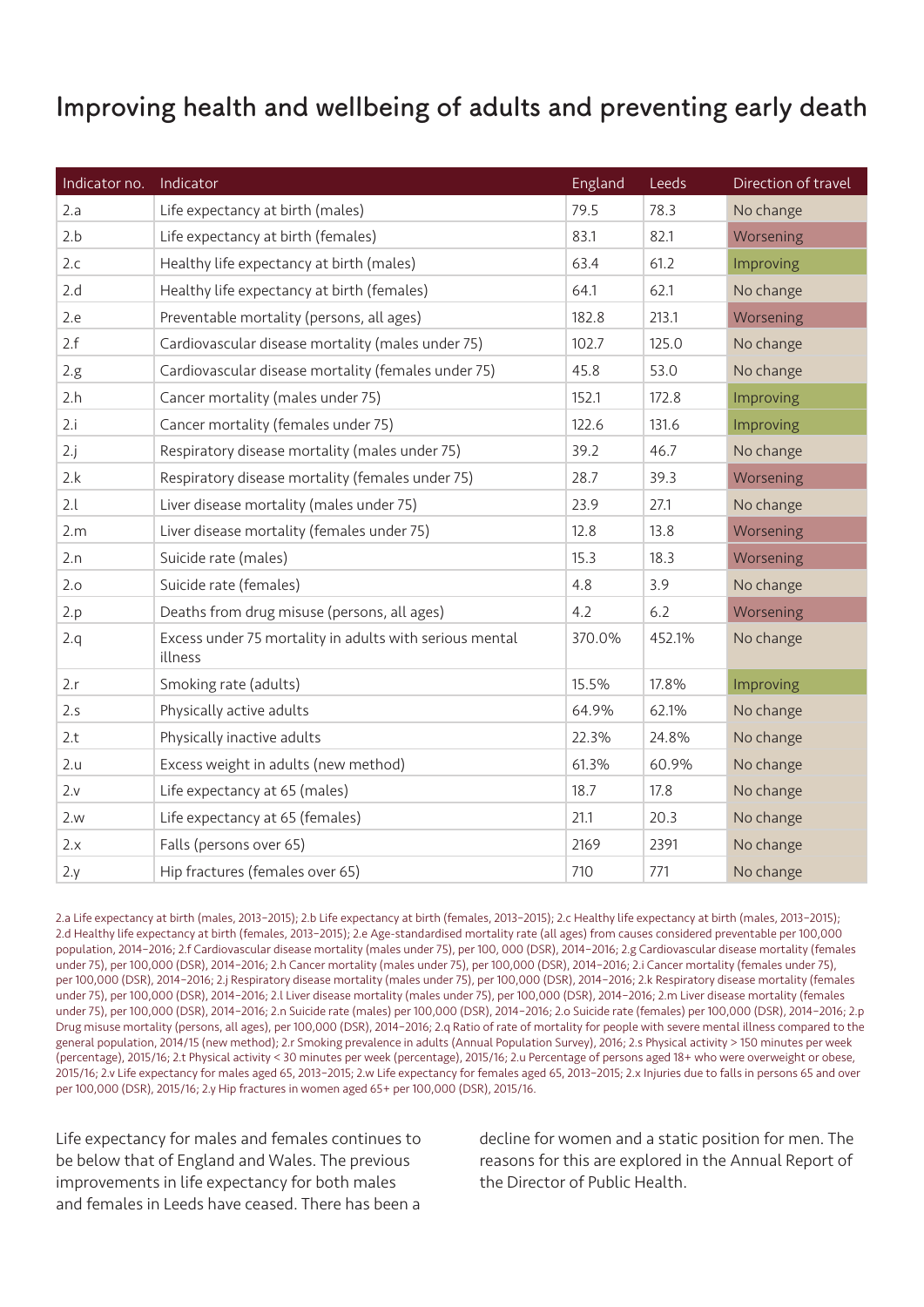There are three major killers – cardiovascular disease, cancer and respiratory disease. Of these, mortality from cancer has continued to improve and the gap with England has narrowed. Respiratory mortality in women has worsened both nationally and in Leeds.

There has been a rise in mortality in women from liver disease. This is related to alcohol and is a subject covered in the Annual Report of the Director of Public Health.

There has been a rise in mortality in men from both suicide and drug-related deaths. These are both covered in the Annual Report of the Director of Public Health.

Early death for people with mental illness is an indicator in the Health and Wellbeing Strategy. The way information is collected for deaths with serious mental illness is such that it is not possible to compare different years. This may change in the future but all we can say at present is that the Leeds position is worse than for England as a whole.

The number of years of life lost from avoidable causes of death is an indicator in the Health and Wellbeing Strategy. In light of the rises in mortality described above, there has been no significant progress since last year and Leeds continues to be worse than England as a whole.

The smoking rate for adults is 17.8%. While above the England figure, this is the lowest figure ever recorded for Leeds and the smoking rate shows a continuing decline. This is a key health-status indicator in the Health and Wellbeing Strategy.

Physical activity is a priority area, and key indicator, within the Health and Wellbeing Strategy. There has been no change since last year.

Around two-thirds of adults in Leeds are either overweight or obese. While there appears to be a decline from last year, there has been a change in the method of calculation and it is therefore best to make no judgement about trends at this stage.

There has been no change in life expectancy for people at 65 years and no change in injuries due to falls in people 65 years and over.